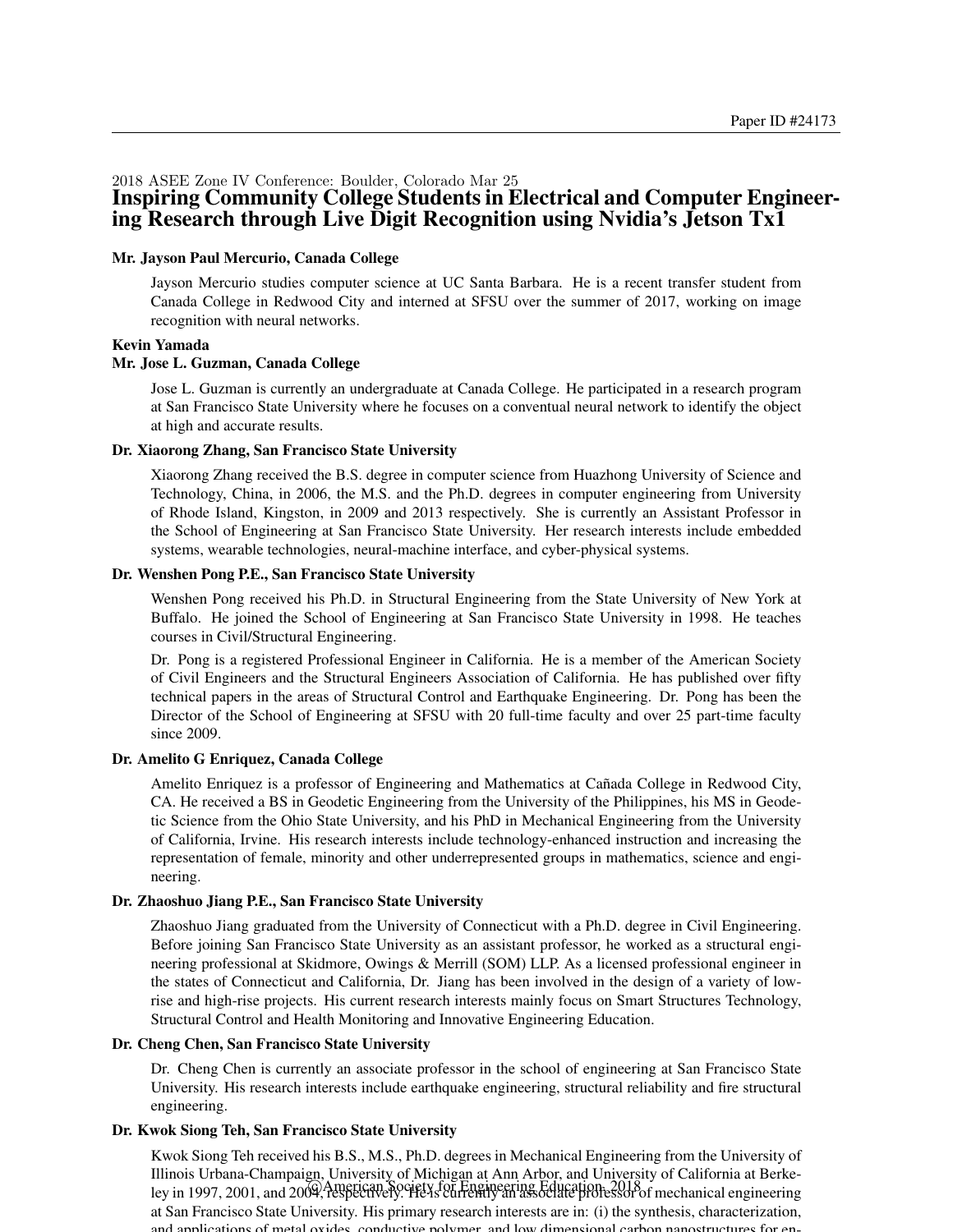# **Inspiring Community College Students in Electrical and Computer Engineering Research through Live Digit Recognition using Nvidia's Jetson Tx1**

**Jayson Mercurio<sup>2</sup> , Kevin Yamada<sup>1</sup> , Alexander Choi<sup>2</sup> , Ayesha Iqbal<sup>2</sup> , Jose I. Guzman<sup>2</sup> , Amelito G. Enriquez<sup>2</sup> , Xiaorong Zhang<sup>1</sup> , Wenshen Pong<sup>1</sup> , Zhaoshuo Jiang<sup>1</sup> , Cheng Chen<sup>1</sup> , Kwok-Siong Teh<sup>1</sup> , Hamid Mahmoodi<sup>1</sup> and Hao Jiang<sup>1</sup> , <sup>1</sup> San Francisco State University, San Francisco, CA <sup>2</sup> Cañada College, Redwood City, CA**

#### **Abstract**

Community colleges provide a beneficial foundation for undergraduate education in STEM majors. To inspire community college students to pursue a major in STEM, it is crucial to adapt strategies that help facilitate this interest. With support from the Department of Education Minority Science and Engineering Improvement program (MSEIP) and the Hispanic-Serving Institution Science, Technology, Engineering and Mathematics (HSI STEM), an internship program with multiple colleges was developed between community colleges and a public fouryear university to engage community college students in cutting-edge engineering research. In the summer of 2017, four community college students participated in a ten-week electrical and computer engineering research internship project at a four-year university research lab. The summer internship project aimed to develop a real-time handwritten digit recognition system leveraging Neural Networks and Nvidia's Jetson Tx1 platform. Utilizing a modified Nvidia workflow, a robust digit recognition algorithm was designed using two industry standard programs for deep learning -- TensorFlow and DIGITS. Nvidia's live image recognition demonstration created the framework to interface a camera module that sends images to the input of the digit classifying network in real-time. The student interns designed experiments to test the robustness of the algorithm in their daily environment, from low light situations to cluttered backgrounds with the handwritten digit blending in. The internship project created a stimulating environment for student interns to gain research experiences and learn a wealth of knowledge in deep learning, real time pattern recognition systems and leading-edge hardware platforms. The experiences contained within the ten-week internship allowed the interns to drastically improve technical writing and presentations, experimental design, data analysis and management, teamwork, and perseverance. The ten-week research internship was an effective method for engaging aspiring community college students by teaching the tools and methodology for success within an engineering profession, and helping to increase the interns' confidence levels.

### **I. Introduction**

In the United States, there is a strong consensus that a large increase in the number of professionals in the science, technology, engineering, and mathematic (STEM) community is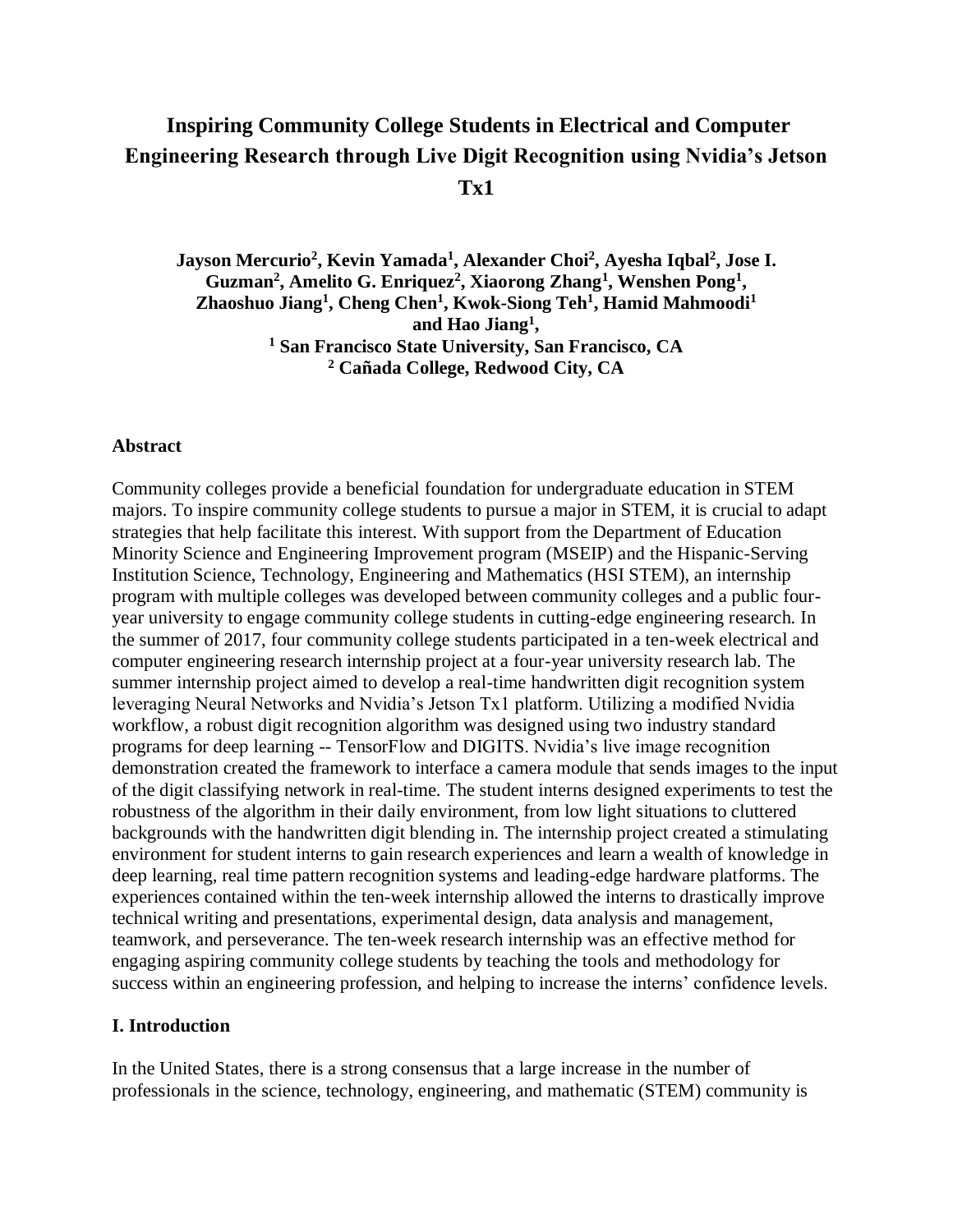essential to progress the stability, competitiveness, and growth of the nation's economy. Community colleges widen the STEM pipeline, increasing the student preparation to continue their education in a STEM major at a higher education university. The role of the community college in a STEM field is more prominent for individuals who are from underrepresented populations, such as females and minority groups. To increase the recruitment and retention of STEM students, it is important for community colleges to provide students with impactful opportunities, such as STEM research. The limited resources found at community colleges makes it nearly impossible to build the research infrastructure seen at four-year research universities. However, establishing collaborations between community colleges and higher education research universities is a recommended solution to address the limited resource problem. With support from the Department of Education Minority Science and Engineering Improvement program (MSEIP) and the Hispanic-Serving Institution Science, Technology, Engineering and Mathematics (HSI STEM), an internship program with multiple colleges was developed between community colleges and a public four-year university to develop and implement the Accelerated STEM Pathways through Internships, Research, Engagement, and Support (ASPIRES) program, to aid the retention and interest of STEM in underrepresented minority students. A large part of the ASPIRES program is a ten-week summer research internship for community college students in engineering to conduct leading edge research at higher education research laboratories. This paper covers the summer 2017 Electrical and Computer Engineering (ECE) research project. The research project consisted of four community college interns, a graduate mentor, and faculty advisor from the sponsoring four-year university to design a real-time live digit recognition system (RTLDRS) using Nvidia's Tx1 in the Bioelectronic Research Laboratory.

The 2017 summer ECE project aimed to develop a robust fast training neural network (NN) for live digit recognition utilizing industry standard deep learning software. The NN model would be imported to Nvidia's Jetson Tx1 for real time live digit recognition (RTLDR) on the go. The student interns used a modified Nvidia workflow and live image recognition demonstration as the framework to interface a camera module, that sends images to the input of the NN model for digit classification. The student interns designed an experiment to validate the robustness of their NN model by showing their RTLDRS different handwritten test images in various lighting conditions, cluttered background, various handwriting styles, and line thickness. The internship project exposed the student interns to numerous new engineering concepts and allowed the student interns to gain a wealth of knowledge in deep learning, real time pattern recognition systems, and leading-edge hardware platforms. The student interns improved on their technical writing, formal presentations, design methodology, expressing ideas clearly during team meetings, and perseverance throughout the course of the ten-week internship. The summer research internship was an effective method for inspiring and boosting the confidence of community college students' interest in electrical and computer engineering by teaching the tools and methodology for success within an engineering profession.

# **II. Internship Program Activities**

The electrical and computer engineering project team consisted of one full-time intern and three part-time interns. The graduate student mentor presented an introduction of the research project on the opening day of the ASPIRES internship program. The ten-week internship activities for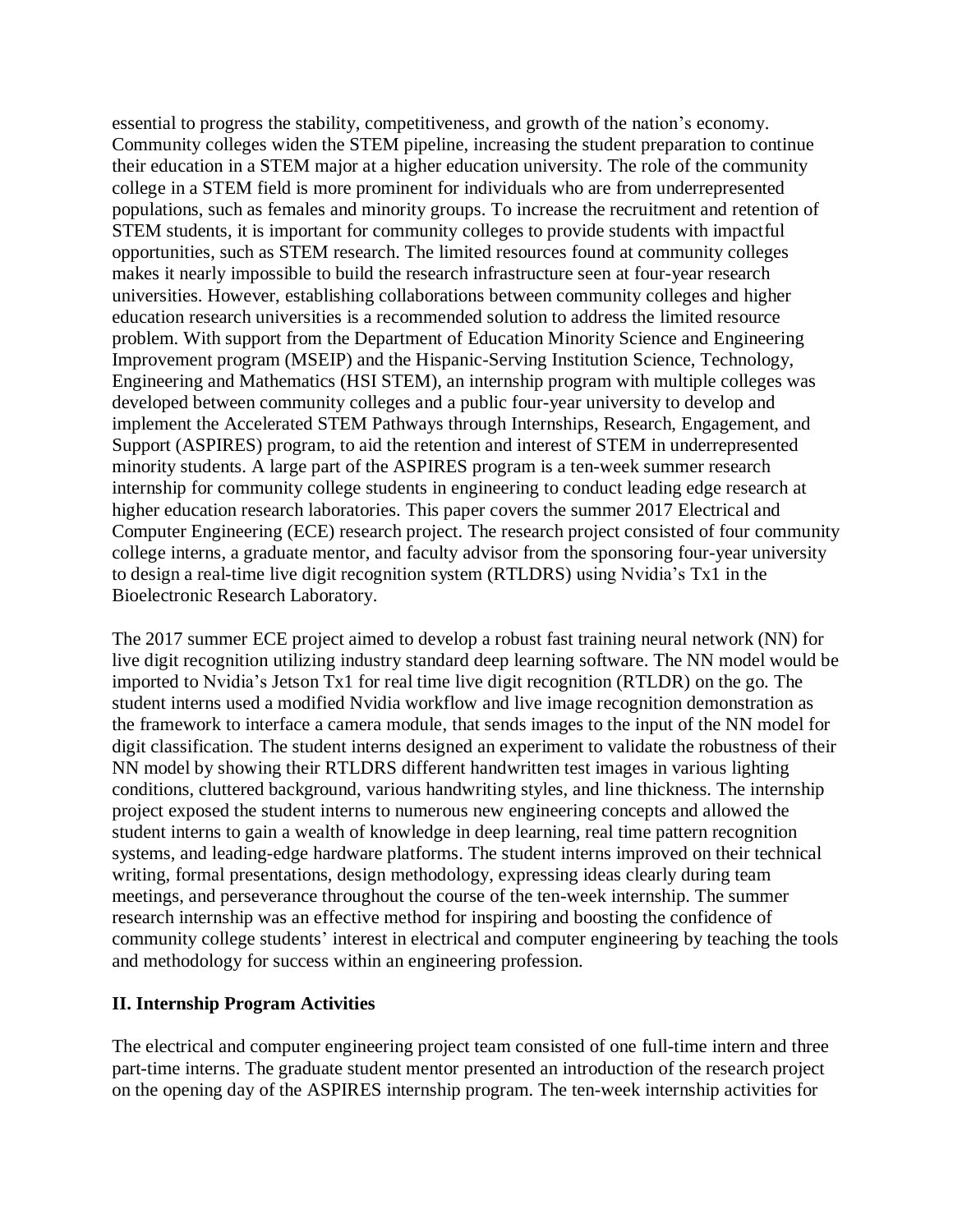the RTLDRS project were divided into two weeks of learning the basic theory of machine learning and deep learning, six weeks of learning/exploring industry standard deep learning programs and Nvidia's Jetson Tx1, one week for preparing a midterm and final presentation, and one week for making the final presentation poster and writing the final report. The interns presented project updates, issues, and ideas with the graduate mentor during the team's weekly morning meetings. During each meeting, the full-time student intern and the graduate mentor assigned a weekly task to each team member followed by project presentations and open discussion. Each team member wrote meeting notes in their personal project notebook to keep track of tasks, raw data, and various mental notes. The PowerPoint based meeting presentations were task specific, for example the full-time intern would present on his/ her NN model, discuss how the code was written, the accuracy of the model, and what was the goal of this specific model. The progression of each team member was tracked weekly on a whiteboard, in which each task was checked off at the end of the day.

The outcome of all the research projects were evaluated twice during the ten-week internship program by both a midterm and final PowerPoint presentation, a poster, and a written report. The final PowerPoint presentation and poster were judged by faculty advisors and graduate student mentors, while the final report was judged solely by the directors of the ASPIRES program. Each project was ranked by a point based system, where the final presentation was worth 50%, the poster was worth 25%, and the written report was worth 25% of the overall score. The highest scoring project was the winning project among all the participating teams.

# **III. Theory and architecture of a Neural Network**

# *MLP Network Overview*

The field of artificial neural networks is often referred to as neural network for shorthand, and most commonly thought of as the multilayer perceptron. Neural networks are biologically inspired, which mimic simple models of the biological brains that can be used to solve difficult computationally expensive problems from image classification to a predictive stock market model. However, the goal of a neural network is not to create realistic models of the brain, but to use the brain as inspiration to develop robust algorithms and data structures that can be used to model difficult problems efficiently. The predictive power of neural networks come from their ability to learn from a given dataset and correlate the output to a category or an object that is to be classified or predicted. The predictive capability of the multi-layer perceptron comes from the hierarchical structure of the network, in a high-level sense an MLP is good at mapping. A MLP can be trained to learn features at unknown resolutions and combine them into complex multiorder features, such as complex shapes built from a collection of lines.

The basic building block for neural networks are artificial neurons, commonly referred to as nodes, units, or neurons. There are two types of neurons – one with an activation function (hidden unit neurons) and the other only containing weights. Each neuron weight can be thought of as coefficients used in a multi-order equation. Each neuron also contains a bias to help shift the network weights. The weights of neural networks are randomly initialized to a small range with high precision. Larger weight values can indicate that a neuron is very complex. In most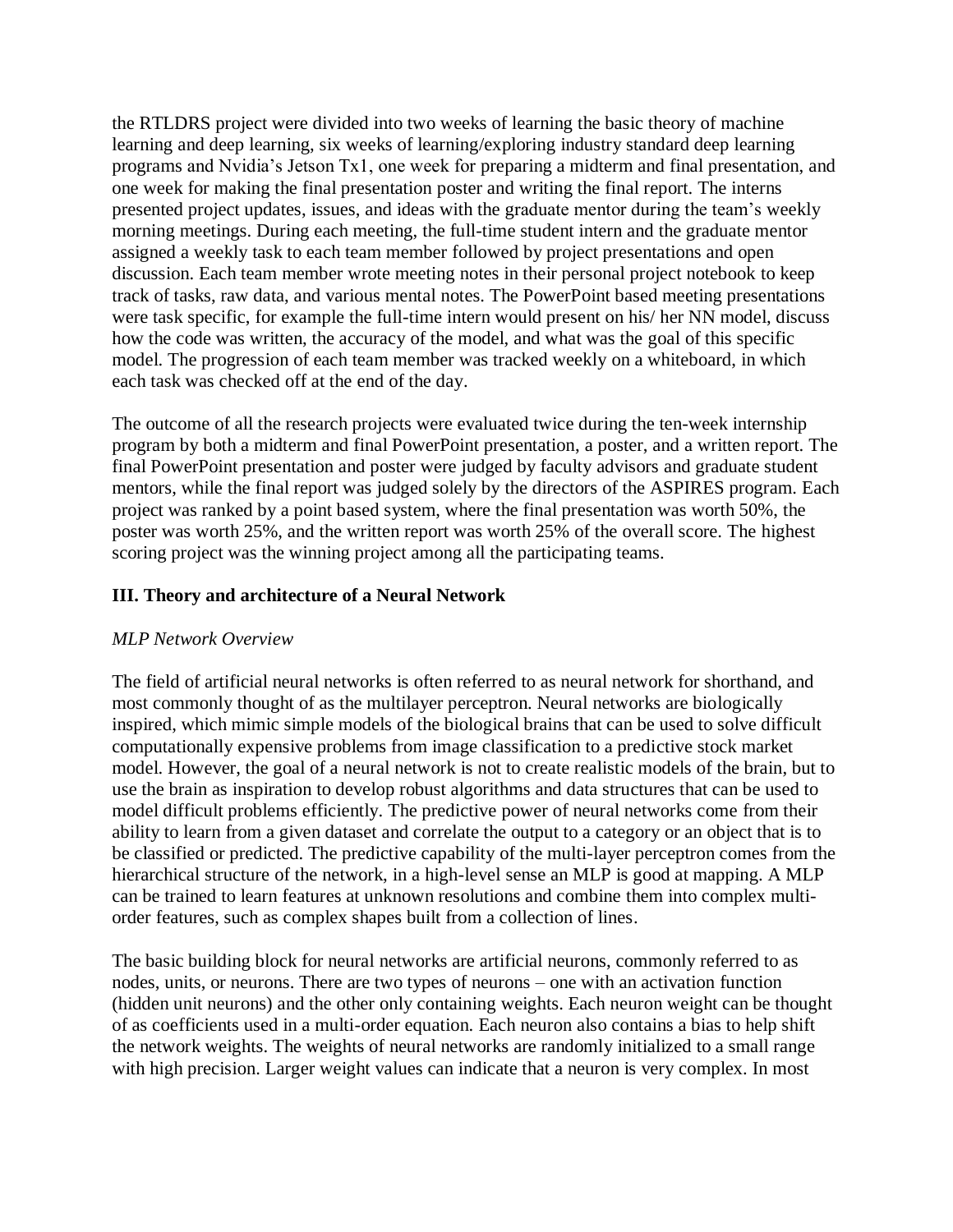networks, robust noncomplex neurons are desirable. Weight regularization techniques can be applied to keep weight values small.

Hidden unit neurons use a nonlinear activation function that governs the threshold at which the neuron is activated and determines how strong the output of the neuron is. Historically, nonlinear activation functions, such as logistic sigmoid and hyperbolic tangent, were used to allow the network to combine inputs in complex manners, providing robust feature detection. Today's goto activation function is the rectified linear unit (RELU), which has shown better results.

A MLP is a feed forward neural network which contains three or more different layers (input layer, hidden layer, and output layer). A MLP is a fully connected network as each neuron in one layer connects to every neuron in the next layer by a certain weight, as shown in figure 1. In a typical MLP the input layer is a single dimensional vector which represents one neuron per input value of the dataset. The role of the input vector is to pass the input value to the next layer. The hidden layer is sandwiched between the input layer and the output layer. The hidden layer contains many hidden unit neurons that sum the input and pass the output into a nonlinear activation function. The final layer is the output layer and is responsible for outputting a vector of values that corresponds to the format required for the problem. The output layer is unique as it is dependent on the predictive or classification task. For a multi-class classification function, there is one neuron per class. The output of the neurons is pushed into a SoftMax function (probability distribution function) used to predict the probability of each class.



*Figure 1: Multi-Layer Perceptron Model*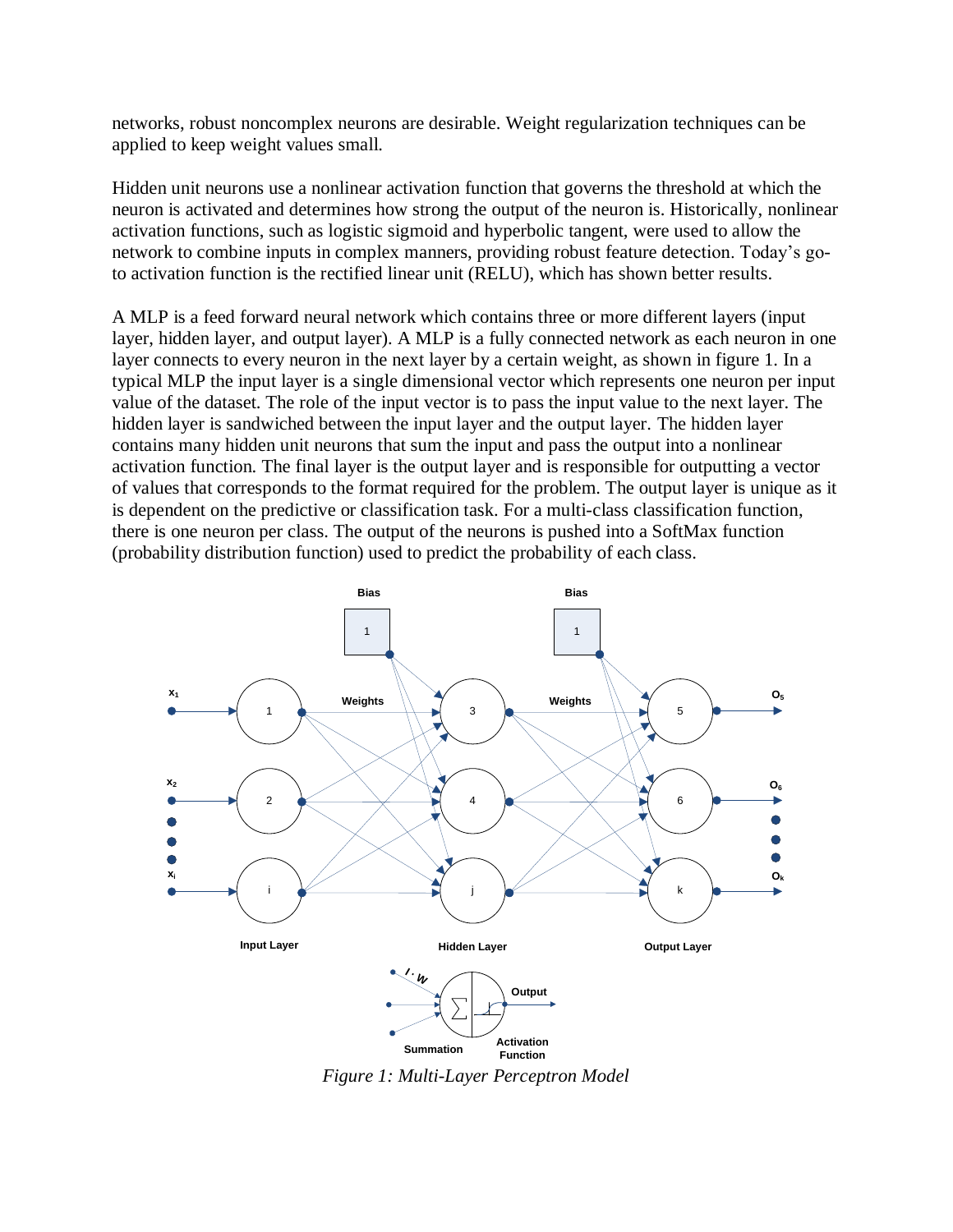### *Neural Network Training*

Once the neural network model is designed it needs to be trained based on the chosen dataset. A typical dataset for image classification is split into a training set, validation set, and test set. Each image has a fixed sized and contains a label allowing for easy comparison during the training process. Every image is normalized between the range of zero and one. Once the data is prepared, the training process can begin. The idea of training a NN model is to minimize the overall error within the model and to create robust weights. To train a NN, one of the training images must be pushed into the network activating neuron as the data propagates to the output, this is called the forward pass. The output of the forward pass is compared against the expected output and the error is calculated. This error then propagates back through the NN model, layer by layer updating the weight according to the amount they contributed to the error. The process of updating weight through the model is known as the backpropagation algorithm. The process is repeated is X number of epochs. An epoch is one forward pass and one backward pass of the entire training dataset. During the training process, additional parameters can be applied, such as the amount a weight can update, how the weights are updated, and how often the weights are updated. Each change in the training process can result in a high model accuracy but a long training time, low accuracy and fast training time, or any combination in between.

# **IV. Design and Results of the Research Project**

# **A. Project Background and Motivation**

The popularity of machine learning and deep learning has drastically increased in recent years, as companies like Facebook, Google, and Tesla are pushing the boundaries of artificial intelligence, self-driving cars, and big data analysis. Research within the era of big data has pushed the limits of modern central processing units (CPU), driving companies like Nvidia to build massive graphic processing unit (GPU) based data centers and deep learning specific hardware. The current hardware solution for deep learning researchers are custom computers with multiple high-end Nvidia GPUs, water cooling, and massive power supplies costing upwards of ten thousand USD. These expensive deep learning machines are not a viable option for many advanced deep learning projects that need the compute power of a GPU, but the portability of a microcontroller. In late 2015, Nvidia launched the Jetson Tx1 a powerful System on Module (SOM) as the perfect solution for any mobile compute intensive system.

Nvidia's Jetson Tx1 is the perfect embedded solution to design a RTLDRS due to the compute power, low power consumption, and portability. As the Jetson Tx1 is the perfect hardware solution, Google's TensorFlow and Nvidia's Digit are industry standards for designing custom NN that can easily be exported to the Jetson. Using different datasets, NN architectures, training algorithms, and hardware determines the time it takes to train a model, the overall classification accuracy, and what images the model can classify.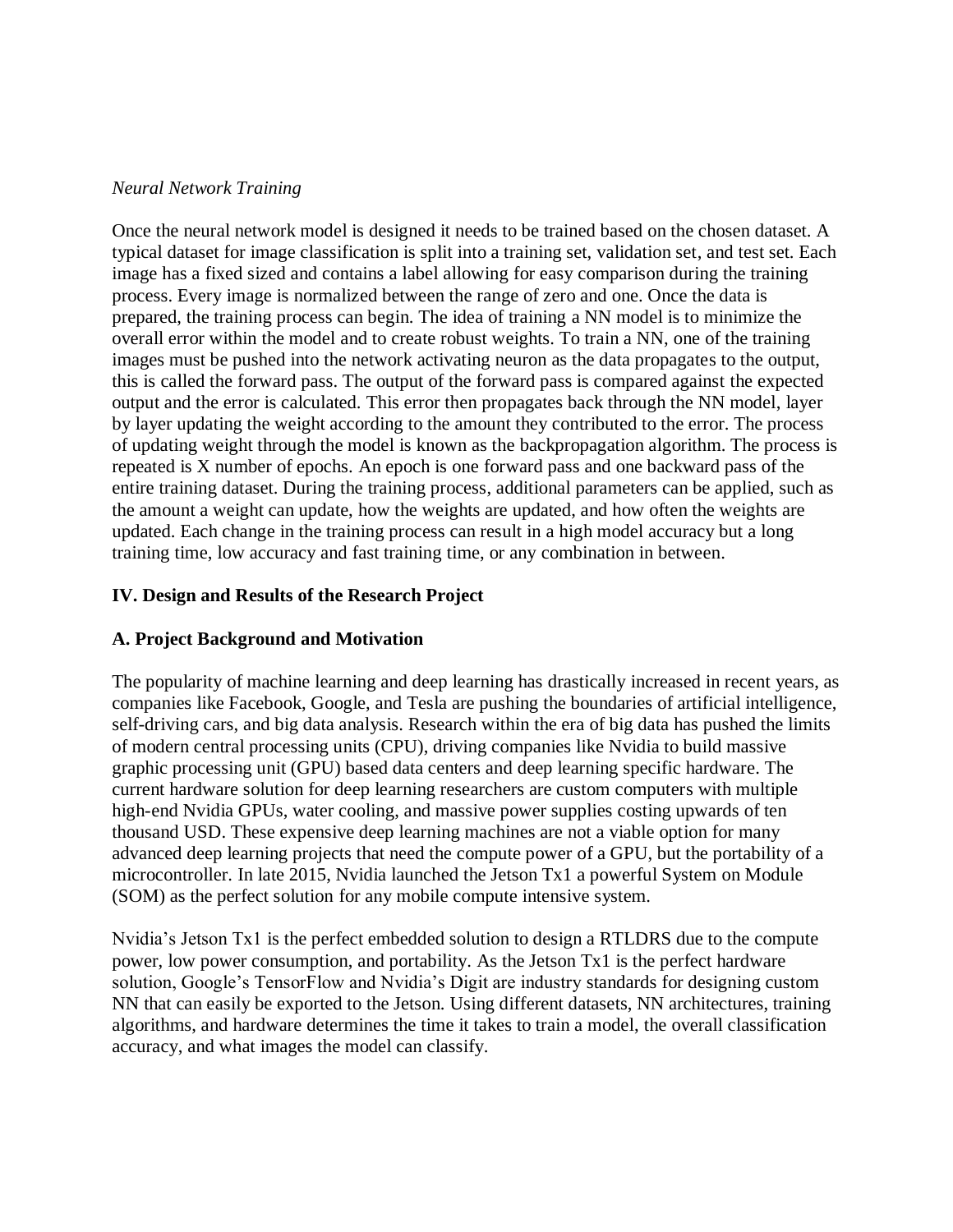This internship project aimed to develop a fast training NN designed specifically for the Jetson Tx1, that can classify handwritten digits in real time by feeding video frames into the NN model and displaying the digit classification and the confidence level on a monitor.

# **B. Design and Implementation**

### *Modified Nvidia workflow for the Jetson Tx1*

The approach to designing and implementing a RTLDRS for the Jetson Tx1 was inspired by the Nvidia standardized workflow for the Jetson, shown in figure 2. The approach that was used was a modified Nvidia workflow that was divided into five major tasks: 1) Choose the dataset, 2) design, train and optimize a NN model, 3) deploy the trained model to the Jetson, 4) interface a USB camera, and 5) classify test images in real-time. Using a modified Nvidia workflow allowed the NN model to be design with more flexibility in TensorFlow. The NN model parameters would input into Nvidia's proprietary deep learning software Digits, to build the final Jetson ready model.



*Figure 2: Nvidia Jetson Tx1 Workflow*

### *MNIST Dataset and TensorFlow*

The Modified National Institution of Standards and Technology (MNIST) is a large database of handwritten digits from 0 to 9 that originated from the NIST database. The original NIST database was created from the American Census Bureau employees and American high school students. The MNIST dataset contains 60,000 training images and 10,000 test images which were upscaled to 28x28 pixels and centered each handwritten digit. The MNIST dataset was chosen due to two major factors. The first factor was the MNIST dataset is a classically proven dataset known for high accuracy in various machine learning and deep learning models and the second factor was shallow MLP models can obtain high accuracy for the MNIST dataset.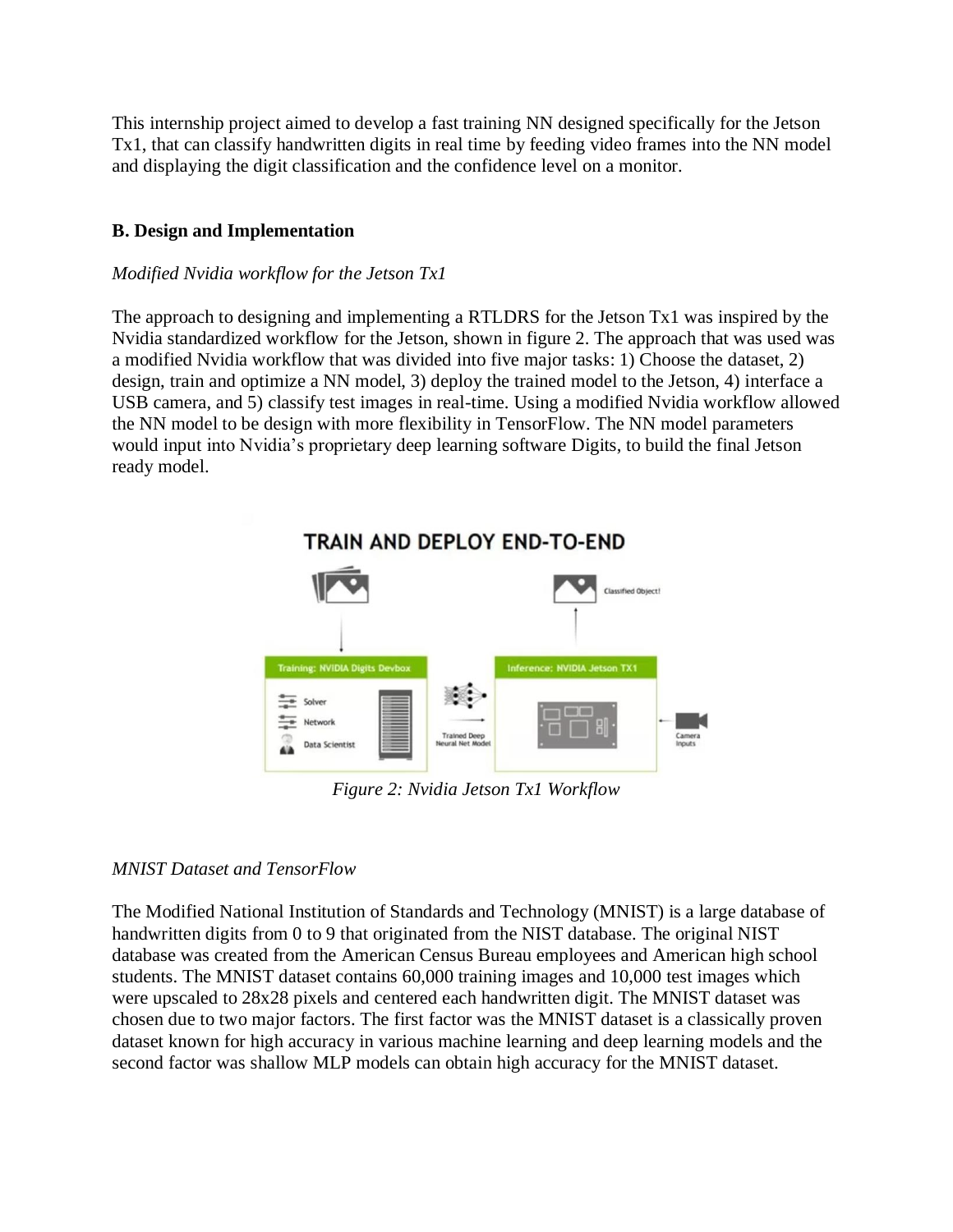The MNIST MLP model was based on TensorFlow's MNIST tutorial, that demonstrated the flexibility and efficient TensorFlow functions for fast NN model building. TensorFlow natively supports Nvidia GPUs and Compute Unified Device Architecture (CUDA) for fast parallel performance. Using the tutorial MLP model parameters as the baseline model allowed for good accuracy but overall slow training time. All tests were conducted using a single computer containing an Intel i7 7700, GTX 1070, 16 GB of Ram, and a solid state hard drive.

### *Model Validation*

To create a robust fast training MLP with high accuracy for the Jetson Tx1 based on the MNIST dataset, a series of test were conducted to find the best model parameters that yield a fast training model with limited accuracy loss. Fast training time was the determining parameter above high accuracy, due to the Jetson smaller Maxwell based GPU containing 256 CUDA cores. In comparison, the GTX 1070 used to benchmark the results below contains 1920 CUDA cores of the newer, more efficient pascal based GPU architecture. Training the same NN model on the Jetson Tx1 could take upwards of 10 times longer than the benchmarking computer due to the limiting amount of GPU compute power.

To prepare the lightweight NN model for the Jetson Tx1, seven parameters were individually varied to measure the impact each parameter had on the NN model. Shown in figure 3 is the baseline model and the seven different parameters that were used to construct the NN model. Each parameter was assigned a default value from the baseline NN model, and then a single parameter was varied. Each time a single parameter was changed, the model was retrained five times and the average was taken. The first set of tests were to vary one of the seven NN parameters and to see how accuracy changed. The second set of tests took training time into account.

| <b>Baseline Network</b>    |       |  |  |
|----------------------------|-------|--|--|
| <b>Batch Size</b>          | 256   |  |  |
| <b>Training Epochs</b>     | 100   |  |  |
| Learning Rate              | 0.001 |  |  |
| Optimizer                  | Adam  |  |  |
| <b>Hidden Units</b>        | 100   |  |  |
| <b>Activation Function</b> | ReLU  |  |  |
| Number of Hidden Layers    |       |  |  |

*Figure 3: Baseline NN Parameters*

The number of training epochs and the number of hidden unit neurons versus accuracy results are shown in figure 4 and 5. Figure 4 indicates that the NN model accuracy reaches a steady state when the model is trained with more than 200 epochs. Figure 5 indicates that an increase in the number of hidden unit neurons marginally improves the accuracy of the NN model.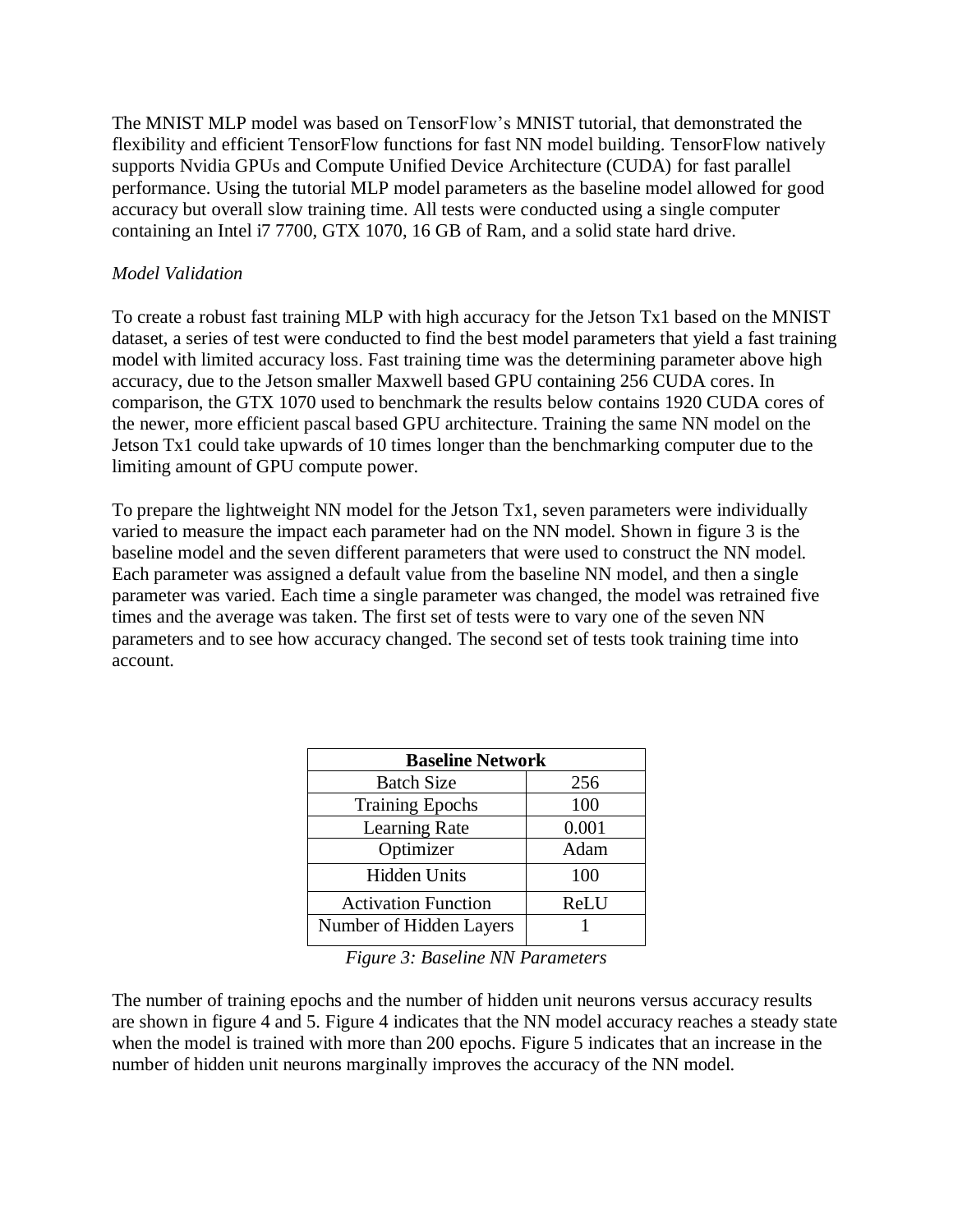

*Figure 4: Number of Epochs vs. Accuracy (%)*



*Figure 5: Number of Hidden Unit Neurons vs. Accuracy (%)*

The activation functions chosen for the test represent the historically and modern day popular activation functions. The activation functions are shown in figure 6. High accuracy activation functions commonly indicate that the weights are easily differentiable. Optimizers can help converge the network to find the local minima of the cost or loss function to yield a high model accuracy. Figure 7 indicates that the Adaptive Moment Estimation (Adam) optimizer and RMSprop optimizer results in the highest NN model accuracy. The Adam optimizer is known for fast convergence while the RMSprop optimizer provides good management over the learning rate.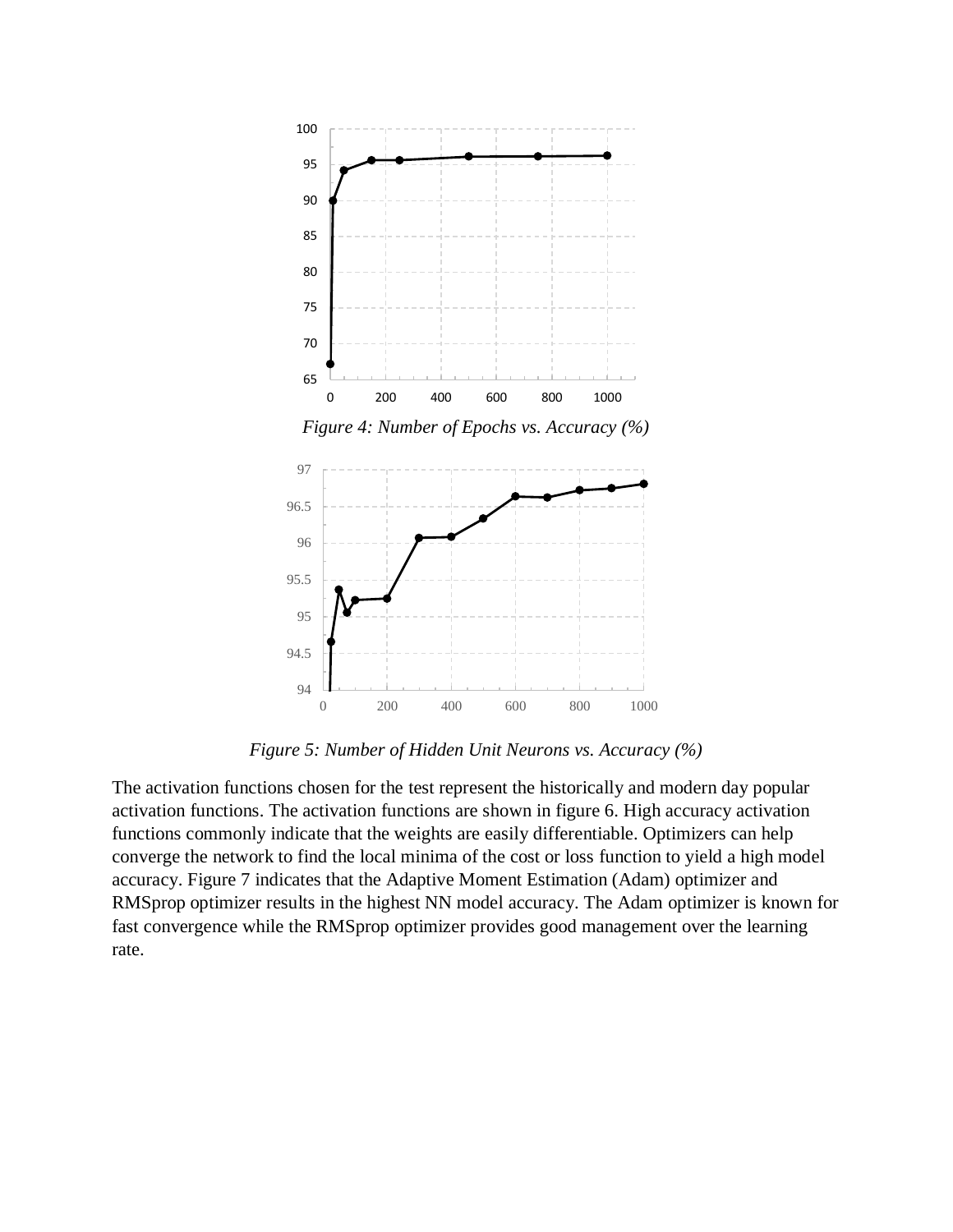

*Figure 6: Activation Functions vs. Accuracy (%)*



*Figure 7: Optimizers vs. Accuracy (%)*

The learning rate parameter influence the optimizer on how much to adjust the loss function. The loss function can be thought of as a parabola, where the local minima represent the lowest loss indicating a "perfect network". The learning rate is then thought of as a ball moving down the parabola at some fixed increment. If the learning rate is too large the ball can keep overshooting the local minima, however if the step size is too small the ball may never reach the local minima. Figure 8. indicates with the default network parameters, a small to medium learning rate results in the best accuracy.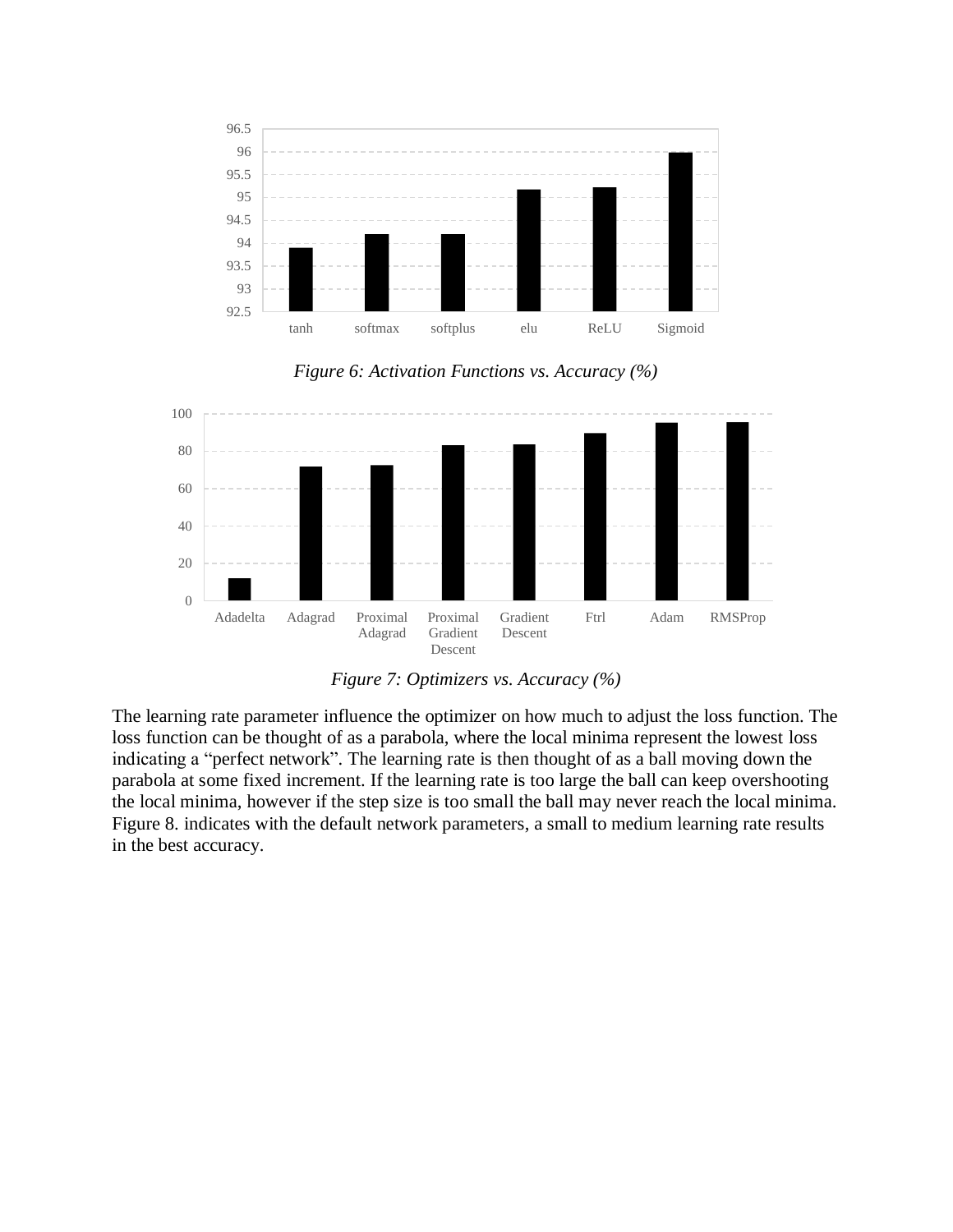

*Figure 8: Learning Rate vs. Accuracy (%)*

Increasing the number of hidden layers (100 hidden unit neurons per layer) caused a significant decrease in accuracy as shown in Figure 9. The decrease in accuracy could be caused by the default number of training epochs not being sufficient while increasing the total number of hidden unit neurons within the NN model.



*Figure 9: Number of Hidden Layers vs. Accuracy (%)*

A batch size can be very influential in the time it takes to train a network. A batch size indicates how many images/input data is pushed into the network before the network updates it weights. A large batch size would have less number of weight updates in a fixed number of training epochs compared to a small batch size. A higher number of weight updates typically indicates a higher model accuracy, as shown in Figure 10.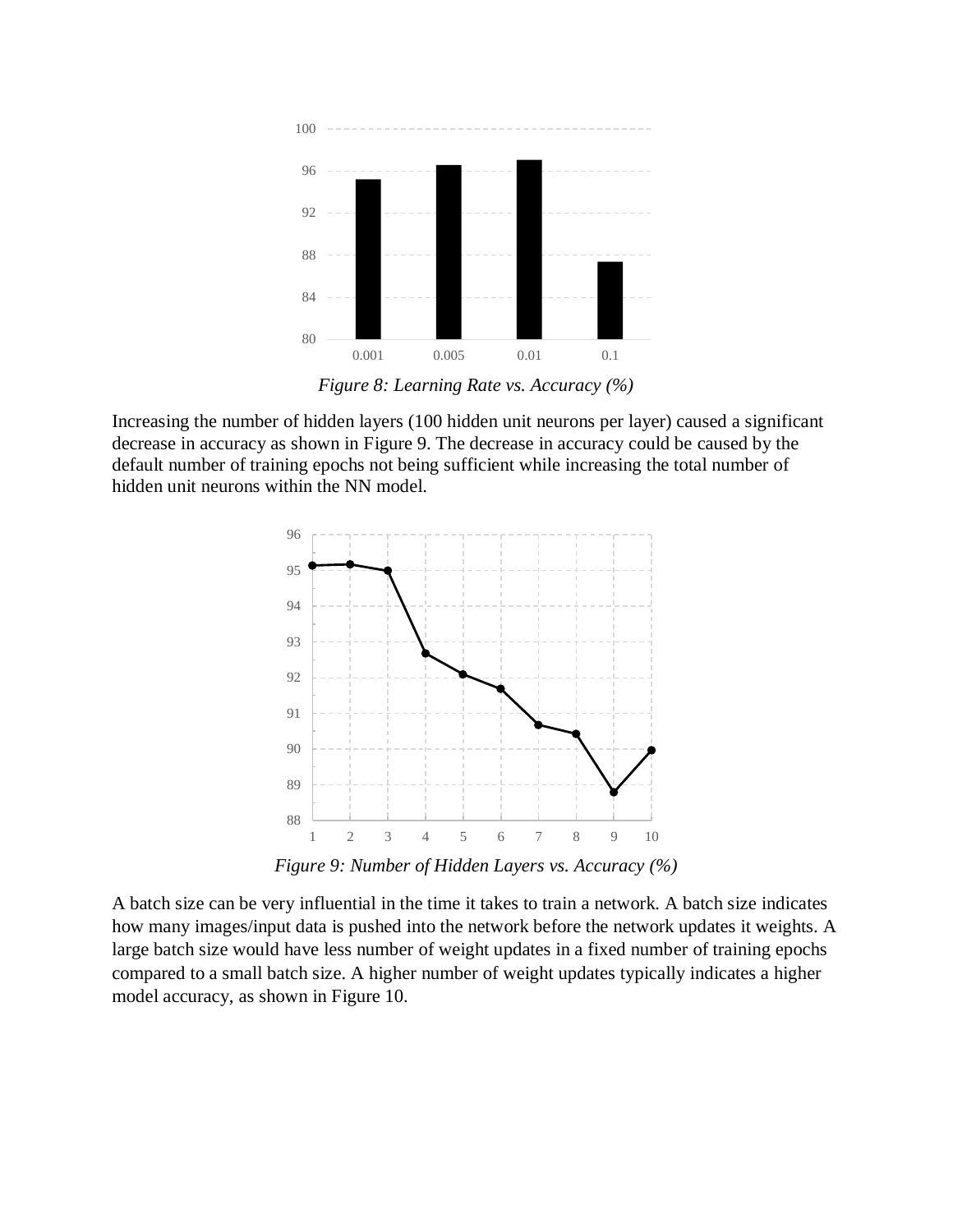

*Figure 10: Batch Size vs. Accuracy (%)*

The second set of tests were used to finalize the NN model in regard to training speed and accuracy. Each data point in Figure 11. represents one unique NN model. The red circle in Figure 11. shows various NN models that are the most desirable due to low training time and high accuracy. Figure 11 also indicates that model accuracy reaches steady state after 100 seconds of training time. The finalized NN model parameters shown in Figure 12, has an approximately 60 seconds training time while achieving 95%-97% accuracy on the MNIST test set. The finalized model is Jetson ready.



*Figure 11: Runtime (s) vs. Accuracy (%)*

| <b>Baseline Network</b> |      |  |
|-------------------------|------|--|
| <b>Batch Size</b>       | 1024 |  |
| <b>Training Epochs</b>  | 100  |  |
| <b>Learning Rate</b>    | 0.01 |  |
| Optimizer               | Adam |  |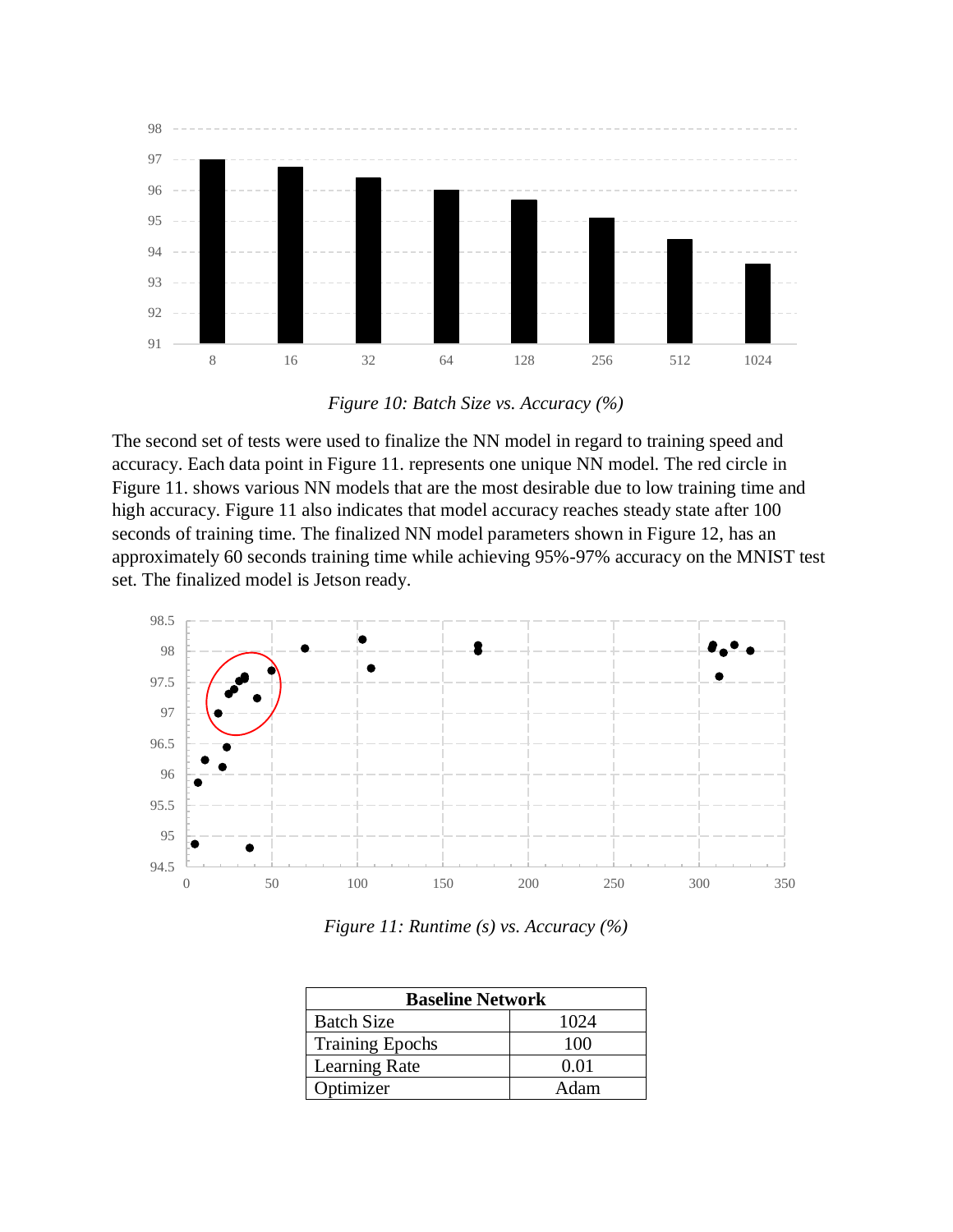| Hidden Units               | 800  |
|----------------------------|------|
| <b>Activation Function</b> | ReLU |
| Number of Hidden           |      |
| Layers                     |      |
|                            | .    |

*Figure 12: Jetson Ready Model*

# *DIGITS and Jetson*

The NN model parameters from the finalized model were ported into Nvidia's DIGITS program to build a Tensor RT and Jetson Ready model that can be easily ported into Nvidia's existing image recognition demonstration. Tensor RT is Nvidia's inference program, which allow images to be recognized in real time. Once the Jetson Ready model was built, the model was swapped into the image recognition demonstration that setup the camera protocol and input data pipeline to the NN model.

# **C. Results and Discussion**

The modified image recognition demonstration with the Jetson ready model for real-time live digit recognition work as shown in Figure 13. The upper right-hand corner on the monitor screen circled in red in Figure 13 shows the confidence level (accuracy) in percentage next to the classified digit. Figure 13 shows the handwritten digit 7 being classified in real time with the Jetson ready model being 100% confident that it is the digit 7.



*Figure 13: Digit 7 Classified by the Jetson Tx1*

To test the robustness of the Jetson ready model in various situations such as inversed image colors, cluttered backgrounds, and line thickness, the model was shown various images of all digits. Figure 14 shows the Jetson ready model classifying the digit 8 with a happy face in the background at an 85% confidence level. However, through various test it was clear that the Jetson ready model was not robust enough. The model was highly dependent on thick black lines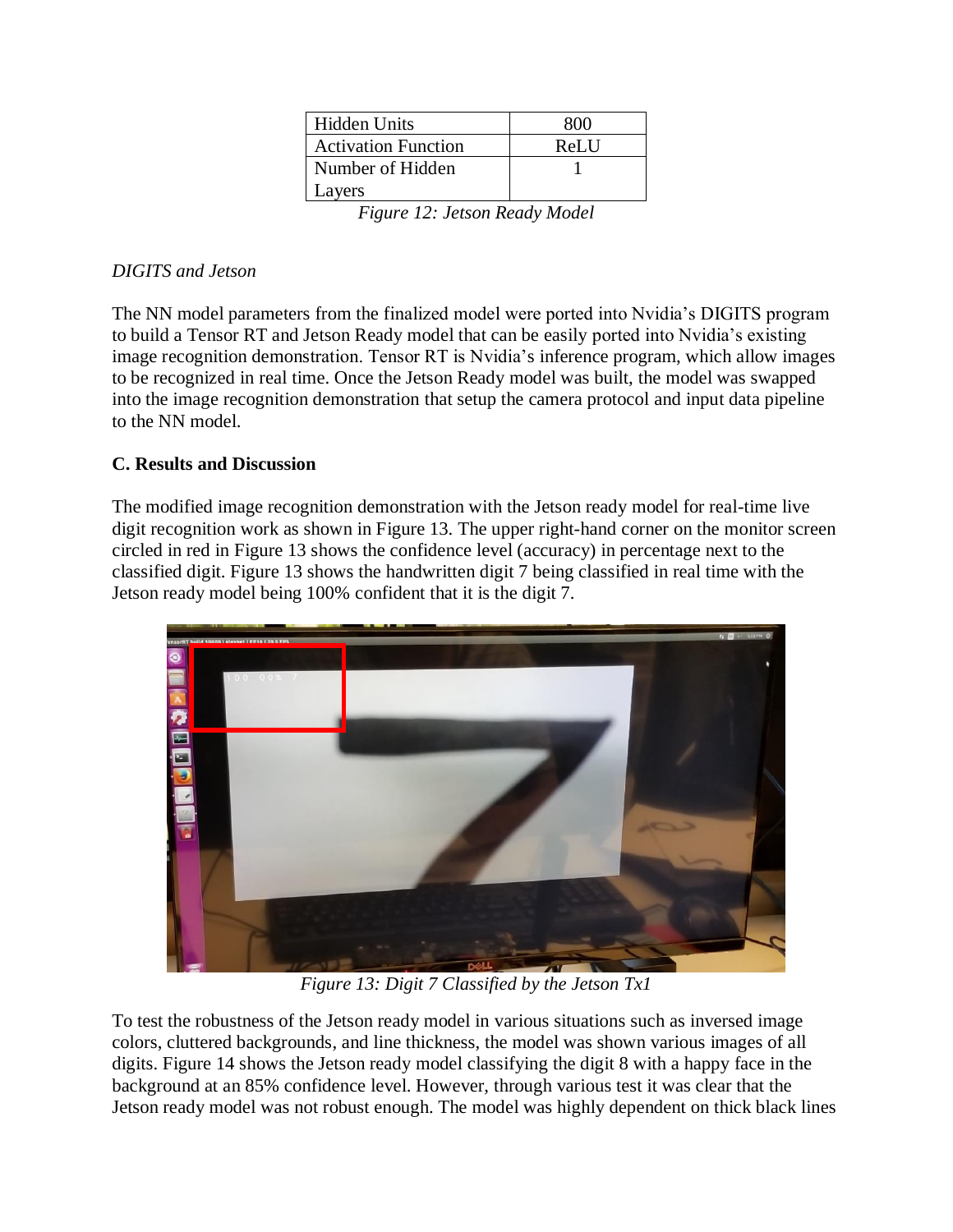with a white background, the camera angle relevant to the hand drawn digit image, and the images had to be shown in a well-lit environment.



*Figure 14: Jetson Tx1 classifying Digit 8 with a Happy face background*

Designing a RTLDRS using the Jetson Tx1 proved to be a non-trivial summer internship project. Aside from the lack of robustness in the Jetson ready NN model, the summer interns completed the project that will be used for many years to come. This first implementation of a RTLDRS allows for future implementation of a robust network with better feature detection that can combat the issues of inverted colors, specific camera angles, lighting conditions, and so forth. The idea of switching to a more powerful NN architecture, such as a convolution neural network (CNN), may fix many of these issues but at a large cost of training time.

# **V. Assessment of the Research Internship Program**

To evaluate the effectiveness of the ten-week engineering research internship, pre-and postinternship surveys were given to the all the student interns, including two civil engineering teams, two electrical engineering teams, one mechanical engineering team, and one computer engineering team. The survey was designed to measure the student interns' motivations and perception for cutting edge student research, academic goals, and skills needed for research and academic success. The survey shown in Table 1 summarizes the results for pre-and postinternship based on student motivation, expectations, and purpose for participating in the internship. Table 1 results indicate that the largest motivation for participating in the ASPIRES engineering internship was to gain hands-on experience in research, be challenged intellectually, and clarify whether graduate school would be a good choice for them. The interns found the program to be most helpful in learning how to work with others to plan and conduct scientific experiments, followed by talking to professors about science. The largest difference between preand post-internship survey was observed for gaining hands-on experience in research.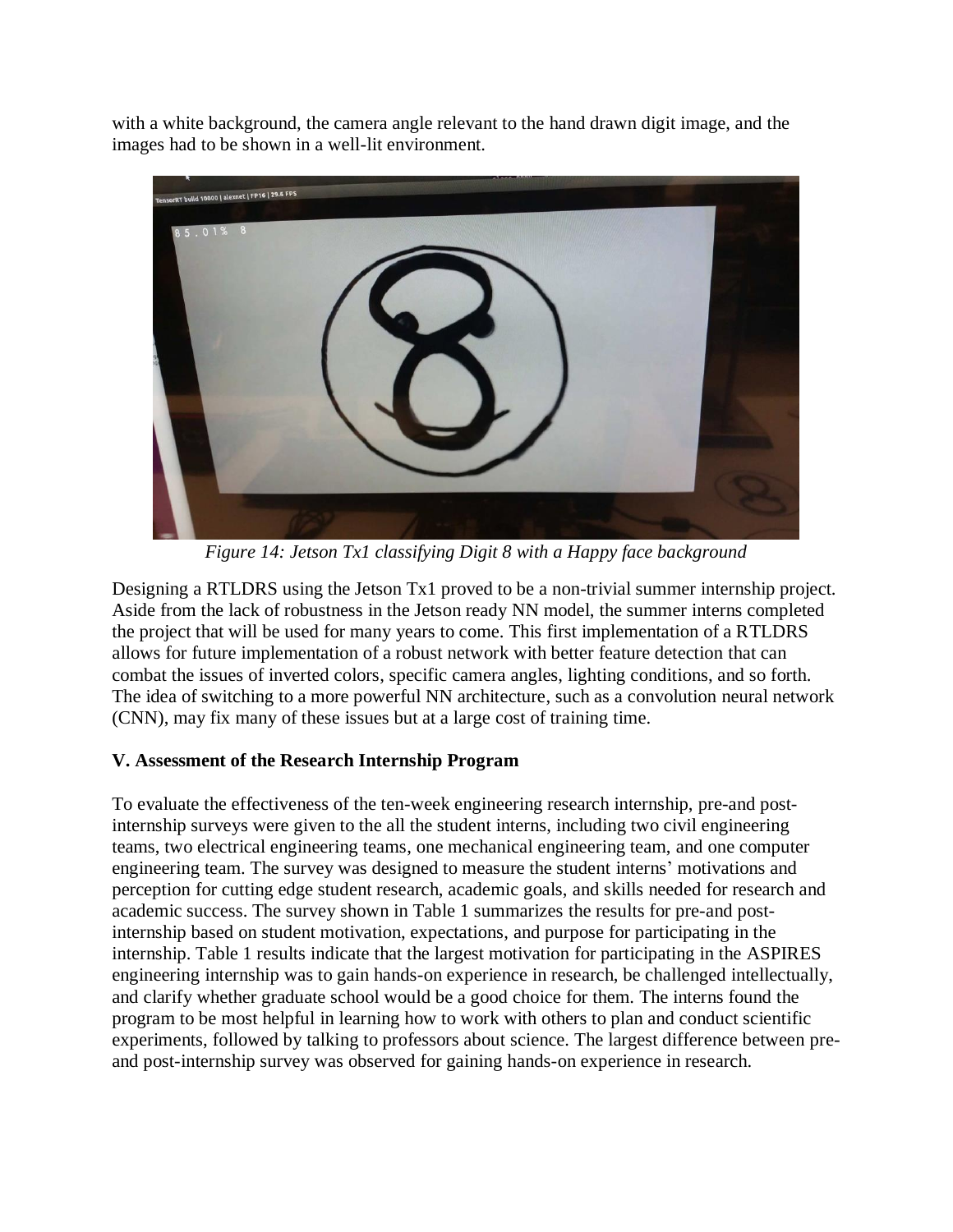Table 2 summarizes the results of the pre-and post-internship survey based on the interns' perception of skills and knowledge needed for research and academic success. The highest scoring question in Table 2 was the students felt confident that they will transfer to a four-year institution after participating in the ASPIRES engineering internship. After completing the engineering internship, there were significant gains in the interns imaging themselves continuing beyond a Bachelor of Science degree towards a master's degree in a STEM field, that they were ready for more demanding research, and understood how scientists work on real problems.

**Table 1.** Results of the pre-and post-surveys of student motivation, expectations and purpose for participating in the internship program.

**Pre-program Prompt:** What do you most want to learn or gain from your internship this summer?

1 – Strongly Disagree and 5- Strongly Agree

**Post-program Prompt:** Please indicate the degree to which your internship experience helped you learn or gain each of the following.

1 being the LEAST helpful and 5 being the MOST helpful.

|                                                               | <b>Average Response</b> |           |             |
|---------------------------------------------------------------|-------------------------|-----------|-------------|
| <b>Purpose of Internship</b>                                  | <b>Pre</b>              |           | Post Change |
| Gain hands-on experience in research                          | 4.79                    | 4.09      | $-0.69$     |
| Solidify my choice of major                                   |                         | 3.56      |             |
| Gain skills needed to successfully complete a BS degree       |                         | 3.88      |             |
| Clarify whether graduate school would be a good choice for me |                         | 4.15 3.69 | $-0.46$     |
| Clarify whether I wanted to pursue a STEM research career     | 3.79                    | 4.06      | 0.27        |
| Work more closely with a particular faculty member            | 3.58                    | 3.75      | 0.17        |
| Get good letters of recommendation                            | 4.00                    | 3.59      | $-0.41$     |
| Have a good intellectual challenge                            |                         | 4.55 4.34 | $-0.20$     |
| Read and understand a scientific report                       |                         | 4.03      |             |
| Write a scientific report                                     |                         | 3.97      |             |
| Ask good questions related to the scientific process          |                         | 3.97      |             |
| Set up a scientific experiment                                |                         | 3.56      |             |
| Work with others to plan and conduct scientific experiments   |                         | 4.09      |             |
| Talk to professors about science                              |                         | 4.00      |             |
| Think like a scientist                                        |                         | 4.03      |             |

**Table 2.** Results of pre-and post-surveys on student perceptions of skills and knowledge for academic and research success.

**Prompt:** Please Indicate your level of agreement with the following statement.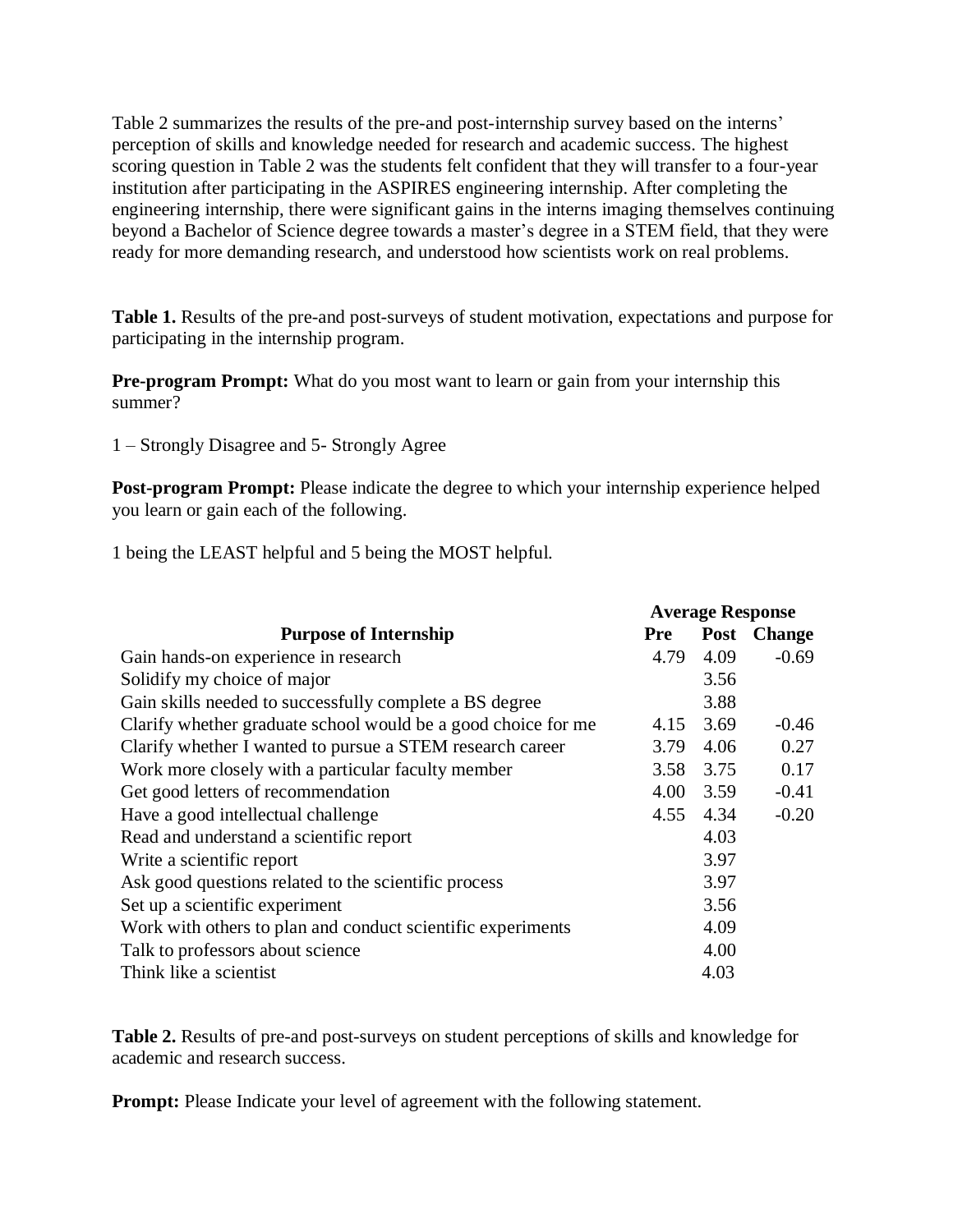1-Strongly Disagree and 5- Strongly Agree

|                                                                            | <b>Average Response</b> |      |                 |
|----------------------------------------------------------------------------|-------------------------|------|-----------------|
| Prompt                                                                     |                         |      | Pre Post Change |
| I was able to conduct the scientific research that is part of my summer    |                         |      |                 |
| internship.                                                                |                         | 4.28 |                 |
| I am confident I will transfer to a four-year institution.                 | 4.64                    | 4.78 | 0.14            |
| I am confident I will complete a BS in a STEM field.                       | 4.55                    | 4.69 | 0.14            |
| I can imagine myself continuing after my BS to pursue a Master's Degree in |                         |      |                 |
| a STEM field.                                                              | 3.85                    | 4.38 | 0.53            |
| I can imagine myself continuing after my BS to pursue a Ph.D. in a STEM    |                         |      |                 |
| field/Medical School/other education beyond the Master's level.            | 3.48                    | 3.72 | 0.23            |
| I have a clear career path.                                                | 3.94                    | 4.16 | 0.22            |
| I have skill in interpreting results.                                      | 4.09                    | 4.22 | 0.13            |
| I have tolerance for obstacles faced in the research process.              | 4.18                    | 4.38 | 0.19            |
| I am ready for more demanding research.                                    | 3.85                    | 4.28 | 0.43            |
| I understand how knowledge is constructed.                                 | 3.76                    | 4.03 | 0.27            |
| I understand the research process in my field.                             | 3.42                    | 3.81 | 0.39            |
| I have the ability to integrate theory and practice.                       | 3.76                    | 4.00 | 0.24            |
| I understand how scientists work on real problems.                         | 3.70                    | 4.13 | 0.43            |
| I understand that scientific assertions require supporting evidence.       | 4.33                    | 4.53 | 0.20            |
| I have the ability to analyze data and other information.                  | 4.09                    | 4.25 | 0.16            |
| I understand science.                                                      | 4.12                    | 4.28 | 0.16            |
| I have learned about ethical conduct in my field.                          | 3.97                    | 3.84 | $-0.13$         |
| I have learned laboratory techniques.                                      | 3.76                    | 3.78 | $0.02\,$        |
| I have an ability to read and understand primary literature.               | 4.12                    | 4.06 | $-0.06$         |
| I have skill in how to give an effective oral presentation.                | 4.00                    | 4.31 | 0.31            |
| I have skill in science writing.                                           | 3.76                    | 4.16 | 0.40            |
| I have self-confidence.                                                    | 4.27                    | 4.22 | $-0.05$         |
| I understand how scientists think.                                         | 3.79                    | 4.06 | 0.27            |
| I have the ability to work independently.                                  | 4.33                    | 4.50 | 0.17            |
| I am part of a learning community.                                         | 4.33                    | 4.34 | 0.01            |
| I have a clear understanding of the career opportunities in science.       | 3.97                    | 4.28 | 0.31            |

# **VI. Conclusion**

The 2017 summer ECE community college team successfully developed a semi-robust fast training NN for live digit recognition and implemented the NN model on the Jetson Tx1 for realtime digit recognition on the go. The ASPIRES internship did not only expose community college students to leading edge research, but helped inspire, improve, motivate, and challenge each intern to continually improve their teamwork, technical writing, reading, and presentation skills. The ASPIRES engineering internship is an effective method to engage community college students in engineering research, to reinforce the intern's confidence in perusing a higher